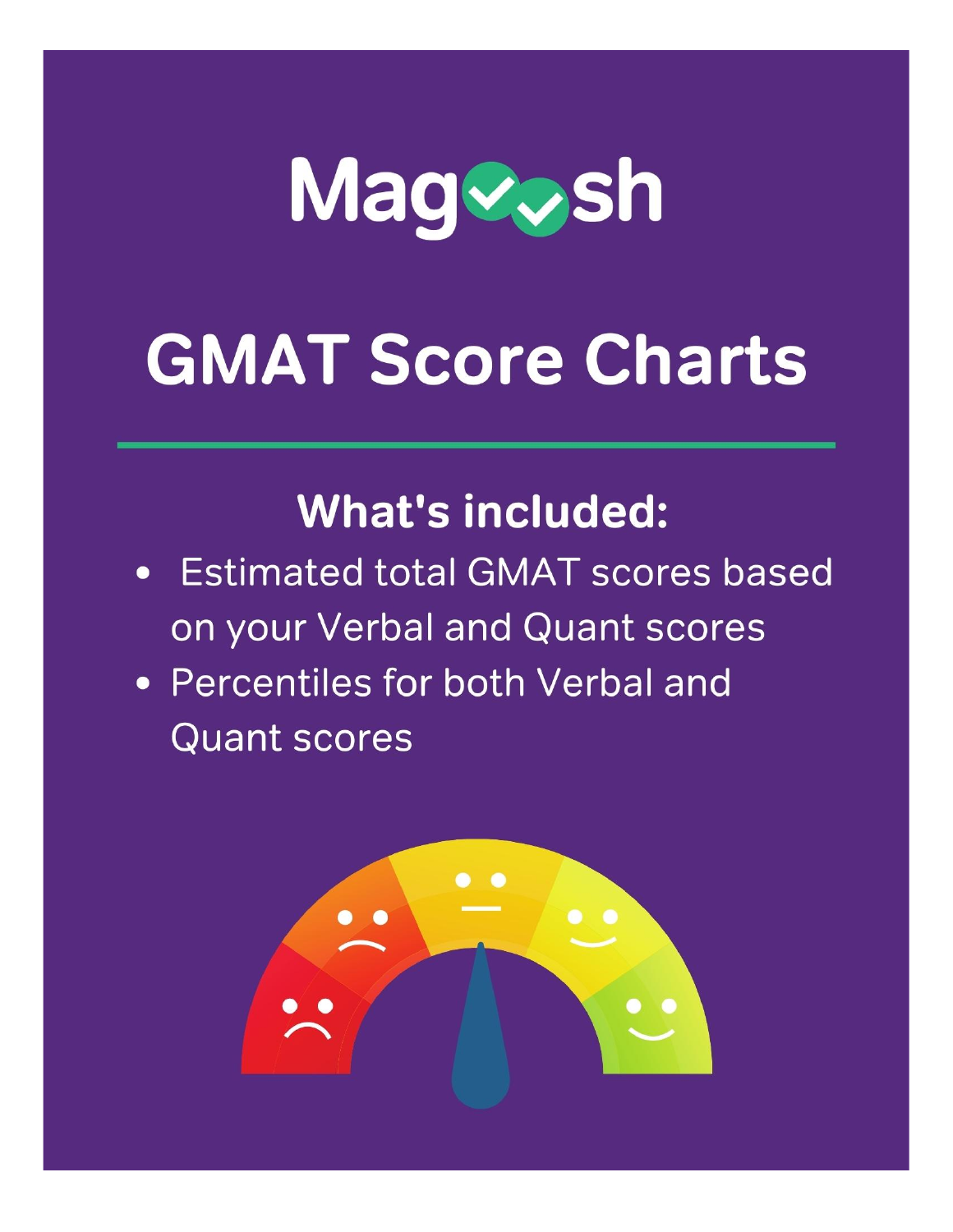# **Table of Contents**

- About Us
	- The [Magoosh](#page-1-0) Team
	- o [Magoosh's](#page-1-1) GMAT Product
- How do I read the [GMAT](#page-2-0) score chart?
- What are the [percentiles](#page-2-1) along the rows and columns?
- GMAT Score Charts (Verbal Score: 25-38)
- GMAT Score Charts (Verbal Score: 39-51)

### **About Us**

#### <span id="page-1-0"></span>**The Magoosh Team**

We're a team of passionate educators in Berkeley, California. We like word games, video games, and helping students do really well on standardized exams so that they can achieve their educational dreams! :) You can learn more about us and what we do on our team page. If you have any questions, feel free to contact us at [help@magoosh.com](mailto:help@magoosh.com)!

#### <span id="page-1-1"></span>**Magoosh's GMAT Product**

Magoosh is an online **GMAT** prep tool that offers:

- Over 300 Math and Verbal videos, that's over 20 hours of video!
- Over 1,300 Math and Verbal practice questions, with video explanations after every question
- Material created by expert tutors who have in-depth knowledge of the GMAT
- E-mail support from our expert tutors within 24 hours
- Customizable practice sessions and mock tests
- Personalized statistics based on performance
- Access anytime, anywhere from an internet-connected device

#### **Get a free [7-day trial](https://gmat.magoosh.com/subscribe/1-week?utm_source=GMAT&utm_medium=ebook&utm_campaign=GMAT-score-chart-PDF) to try us out!**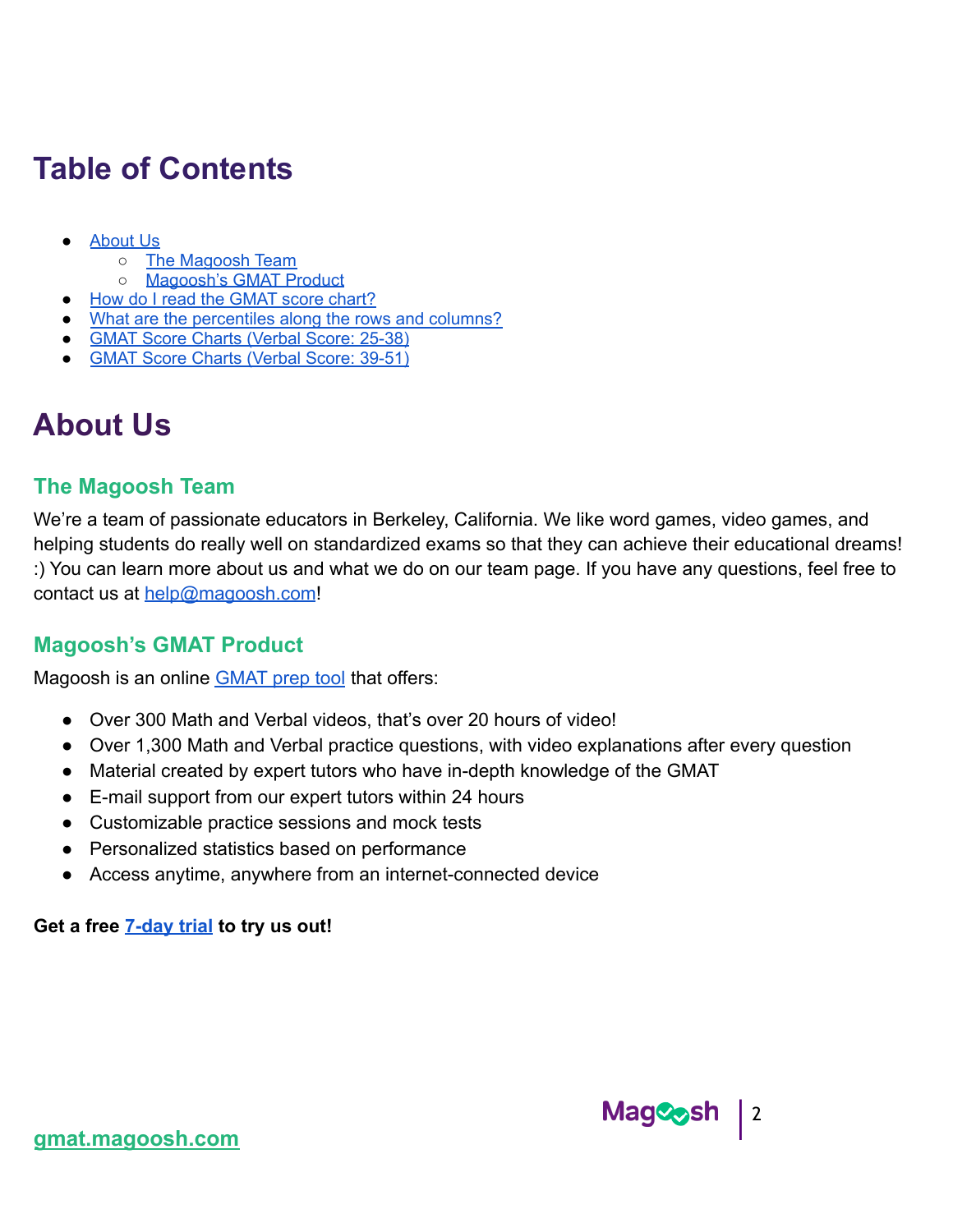# <span id="page-2-0"></span>**How do I read the GMAT score chart?**

Use this chart to find out how your section scores create your overall score. This way, you can see what score you need in each section to calculate your dream score.

For example, different combinations of Verbal and Quant scores can be mixed to get you an overall score of 700–see what section you're strongest in and aim to boost your score as much as possible in this area to get the overall score you want.

With that said, Verbal section scores do "count" for slightly more of the overall score (GMAT test-takers tend to be stronger in Quant), so work on boosting your score in this area to get the strongest possible overall score!

#### <span id="page-2-1"></span>**What are the percentiles along the rows and columns?**

Since high Verbal scores "count" for slightly more than a high Quant score, a Verbal subscore of 40 would be in the 90th percentile, definitely in the top 10%. By contrast, a Quantitative section subscore of 40 would be only the 39th percentile, not even in the top 50%!

The two subscores are definitely not equivalent in terms of percentile scores. But does this mean you should forego problem solving and data sufficiency practice in favor of more reading comp? No! All it means is that the percentile ranking for these sections differs.

This in part reflects a vast asymmetry in the GMAT test-taking pool: many more GMAT takers in an international market excel in math and struggle in verbal, so commanding performances in math are reasonably common, whereas commanding performances in verbal are less frequent.

To see how your GMAT total score translates to your percentile, check out our article on [calculating](https://magoosh.com/gmat/gmat-score-percentiles/) GMAT [percentiles.](https://magoosh.com/gmat/gmat-score-percentiles/) Now, let's get into the GMAT Score Charts!